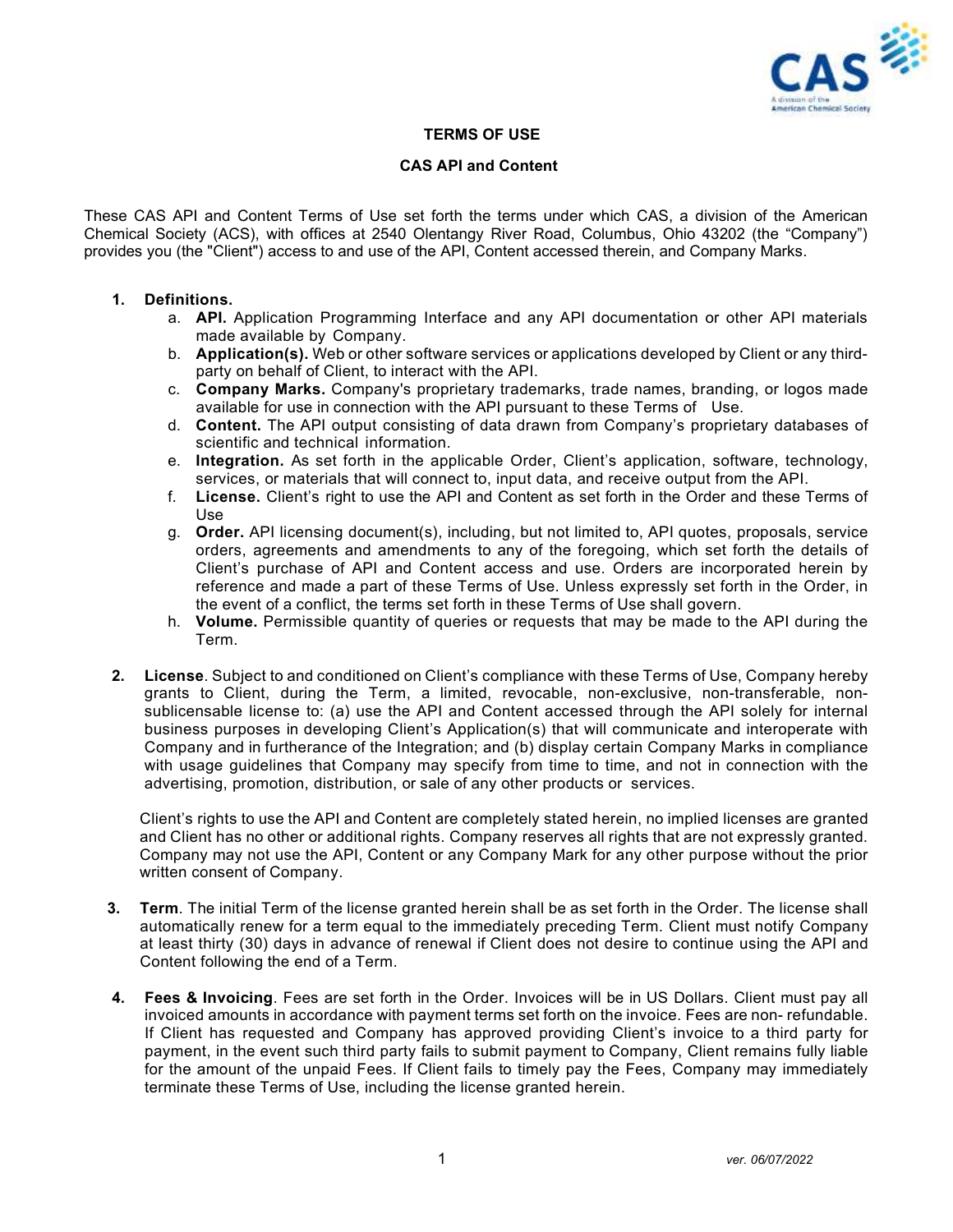## 5. Use Restrictions. Except as expressly permitted under these Terms of Use, Client may not:

- a. Whether in whole or in part, copy, modify, or create derivative works of the API, or the Content searched and retrieved via the API;
- b. Rent, lease, lend, sell, license, sublicense, assign, distribute, publish, transfer, or otherwise make available the API or the Content searched and retrieved via the API;
- c. Reverse engineer, disassemble, decompile, decode, adapt, or otherwise attempt to derive or gain access to any software component of the API, in whole or in part;
- d. Remove any proprietary notices from the API or the Content;
- e. Use the API or Content in any manner or for any purpose that infringes, misappropriates, or otherwise violates any intellectual property right or other right of any person or entity, or that violates any applicable law;
- f. Combine or integrate the API or Content with any application, software, technology, services, or materials not authorized by Company;
- g. Design or permit Application(s) to disable, override, or otherwise interfere with any Companyimplemented communications to end users, consent screens, user settings, alerts, warning, or the like;
- h. Use the API or the Content in any Application(s) to replicate or attempt to replace the user experience of any other product or service offered by Company; or
- i. Attempt to cloak or conceal Client's identity or the identity of Application(s) when requesting authorization to use the API.
- j. Use the API in connection with or to promote any products, services, or materials that constitute, promote, or are used primarily for the purpose of dealing in spyware, adware, or other malicious programs or code, counterfeit goods, items subject to U.S. embargo, unsolicited mass distribution of email ("spam"), multi-level marketing proposals, hate materials, hacking, surveillance, interception, or descrambling equipment, libelous, defamatory, obscene, pornographic, abusive, or otherwise offensive content, stolen products, and items used for theft, hazardous materials, or any illegal activities.
- k. Use the API in any way that violates these Terms of Use, or applicable laws, rules, and regulations.
- 6. Applications. Client agrees to monitor the use of the Applications for any activity that violates these Terms of Use or any applicable laws, rules and regulation and promptly restrict any offending Application(s) users from further use of the Application(s). Monitoring shall include, but is not limited to, identifying any actual or suspected fraudulent, inappropriate, or potentially harmful behavior. Client agrees to provide a resource for Application users to report actual or suspected Application abuse.

Client is responsible for all acts and omissions of Application users and their use of the API, if any. Client acknowledges Client is solely responsible for posting any privacy notices and obtaining any consents from Application users that may be required under applicable laws, rules, and regulations.

7. Support; Updates. Company will provide reasonable (as solely determined by Company) support with API Integration setup and answer basic questions about the API and API functionality during Company's regular business hours. Company agrees to use commercially reasonable efforts to resolve promptly any service outages. Any maintenance releases or bug fixes to the API will be provided free of charge. Client acknowledges that Company may update or modify the API from time to time and at Company's sole discretion (in each instance, an "Update"). Company will communicate in advance any required downtime for Updates. Company will support backward compatibility of the API, but does not agree to support legacy versions of the API indefinitely. Company will clearly communicate API version support timeline. Client acknowledges that Client may be required to update Client's version of the API to continue receiving support. Client is required, at its own cost and expense, to make any such changes to the Applications that are required for Integration as a result of such Update.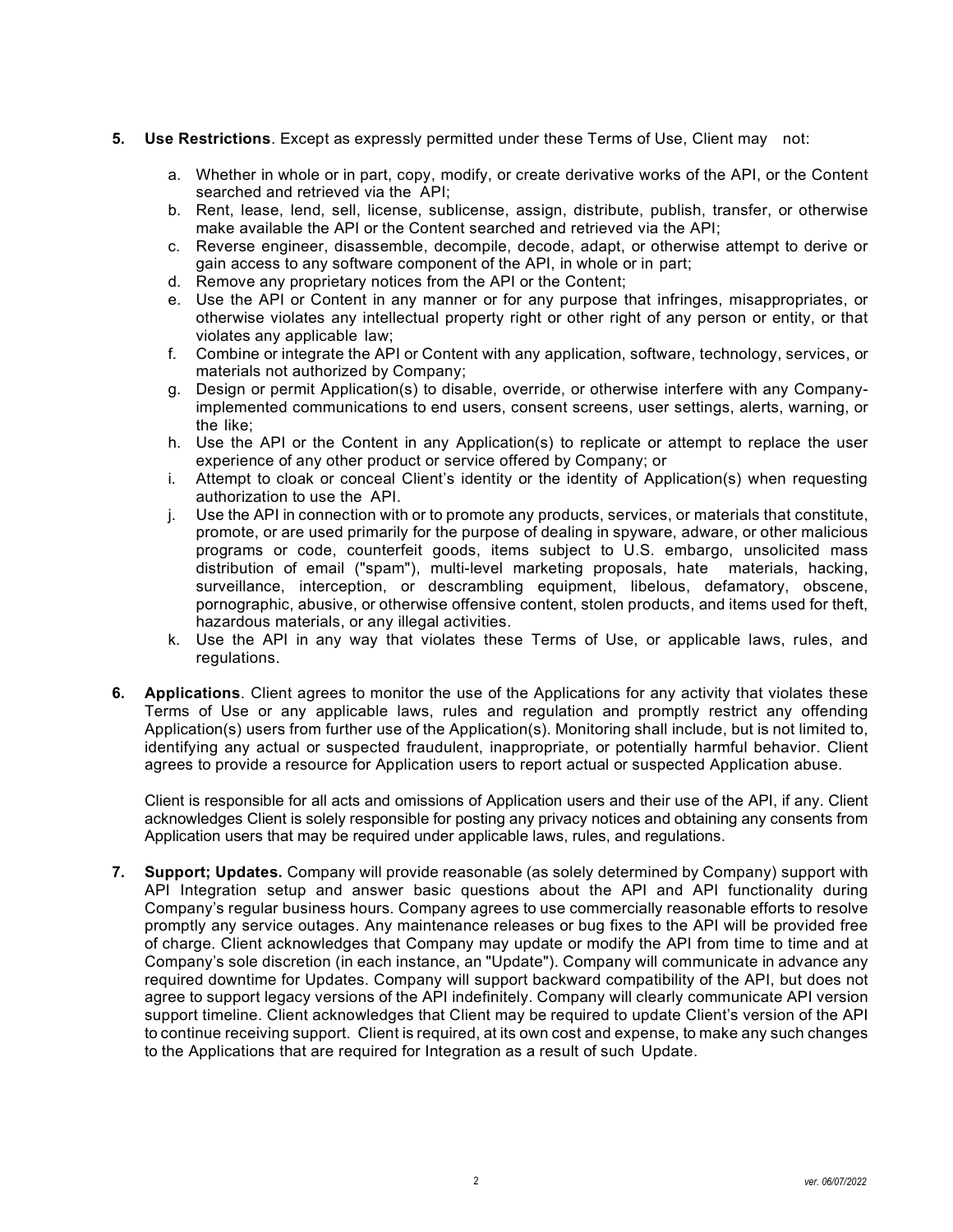- 8. Intellectual Property Ownership. Company owns all right, title, and interest, including all intellectual property rights, in and to the API, Content, Content output from the API, and Company Marks. Client owns all right, title, and interest, including all intellectual property rights, in and to the Application(s), excluding the aforementioned rights of the Company set forth above. Client will use commercially reasonable efforts to safeguard the API, Content, and Company Marks (including all copies thereof) from infringement, misappropriation, theft, misuse, or unauthorized access. Client (i) will promptly notify Company if Client or any Application user becomes aware of any actual or suspected infringement of Company's intellectual property rights set forth above and (ii) agrees to cooperate fully with Company, in any legal action to enforce Company's intellectual property rights.
- 9. Termination. This License may not be terminated for convenience and represents a commitment by Client to pay all Fees in full. If either party does not meet an obligation or promise made under these Terms of Use, the other may send written notice of the breach, including a reasonable cure period of not less than five (5) days. If the breach is not cured, or if the parties do not reach a satisfactory agreement on extending the cure period, then the non-breaching party may terminate these Terms of Use effective immediately upon written notice. Notwithstanding the foregoing, if Company determines, in its sole discretion, it is necessary to terminate or suspend any rights granted under these Terms of Use as a result of excessive or unreasonable use of the API, Content or Company Marks or access is being terminated or suspended as a result of non-payment of Fees by Client, then Company shall have no obligation to provide advance notice of such termination or suspension.

Notwithstanding anything set forth in the CAS Information Use Policy, upon termination for any reason all licenses and rights granted to Client under these Terms of Use will automatically terminate and Client must immediately cease using, destroy, and permanently erase from all devices and systems Client directly or indirectly controls all copies of the API, Content obtained or retrieved through the API, and Company Marks. Termination will not limit any of Company's rights or remedies at law or in equity.

The foregoing Termination conditions shall survive the termination of Client's Content use for any reason.

- 10. Warranty and Liability Disclaimers. The API and Content are provided as-is without warranty. Company DOES NOT MAKE ANY WARRANTIES, EXPRESS OR IMPLIED, INCLUDING ANY IMPLIED WARRANTIES OF MERCHANTABILITY AND FITNESS FOR A PARTICULAR PURPOSE. WITH RESPECT TO THE API, CONTENT AND ALL INFORMATION SUPPLIED TO CLIENT PURSUANT TO OR THROUGH THE API OR THESE TERMS OF USE COMPANY DOES NOT WARRANT ACCURACY OR COMPLETENESS, IS NOT RESPONSIBLE FOR ERRORS AND OMISSIONS IN SEARCH RESULTS, DOES NOT REPRESENT THAT THE USE OF THE API OR CONTENT WILL NOT INFRINGE THE INTELLECTUAL PROPERTY RIGHTS OF A THIRD PARTY, AND IS NOT LIABLE FOR DAMAGES OF ANY KIND (INCLUDING WITHOUT LIMITATION LOSS OF PROFITS) ARISING OUT OF ANY SERVICES RENDERED OR PRODUCTS PROVIDED, OR ANY FAILURE TO RENDER SERVICES OR PROVIDE PRODUCTS PURSUANT TO THESE TERMS OF USE, OR IN ANY WAY ARISING FROM THESE TERMS OF USE.
- 11. Feedback. If Client or any of Client's employees, contractors, and agents sends or transmits any communications or materials to Company by mail, email, telephone, or otherwise, suggesting or recommending changes to the API, including without limitation, new features or functionality relating thereto, or any comments, questions, suggestions, or the like ("Feedback"), all` such Feedback is and will be treated as non-confidential. Client hereby assign to Company on Client's behalf, and on behalf of Client's employees, contractors, and agents, all right, title, and interest in, and to, the Feedback. Company shall have the right, but no obligation, to use without any attribution or compensation to Client or any third party, any ideas, know-how, concepts, techniques, or other intellectual property rights contained in the Feedback, for any purpose whatsoever.
- 12. Audit. Company shall have the right, with reasonable notice to Client, to audit Client's use of the API no more than once each calendar year to ensure compliance with the terms of these Terms of Use. This paragraph will survive termination of these Terms of Use for any reason.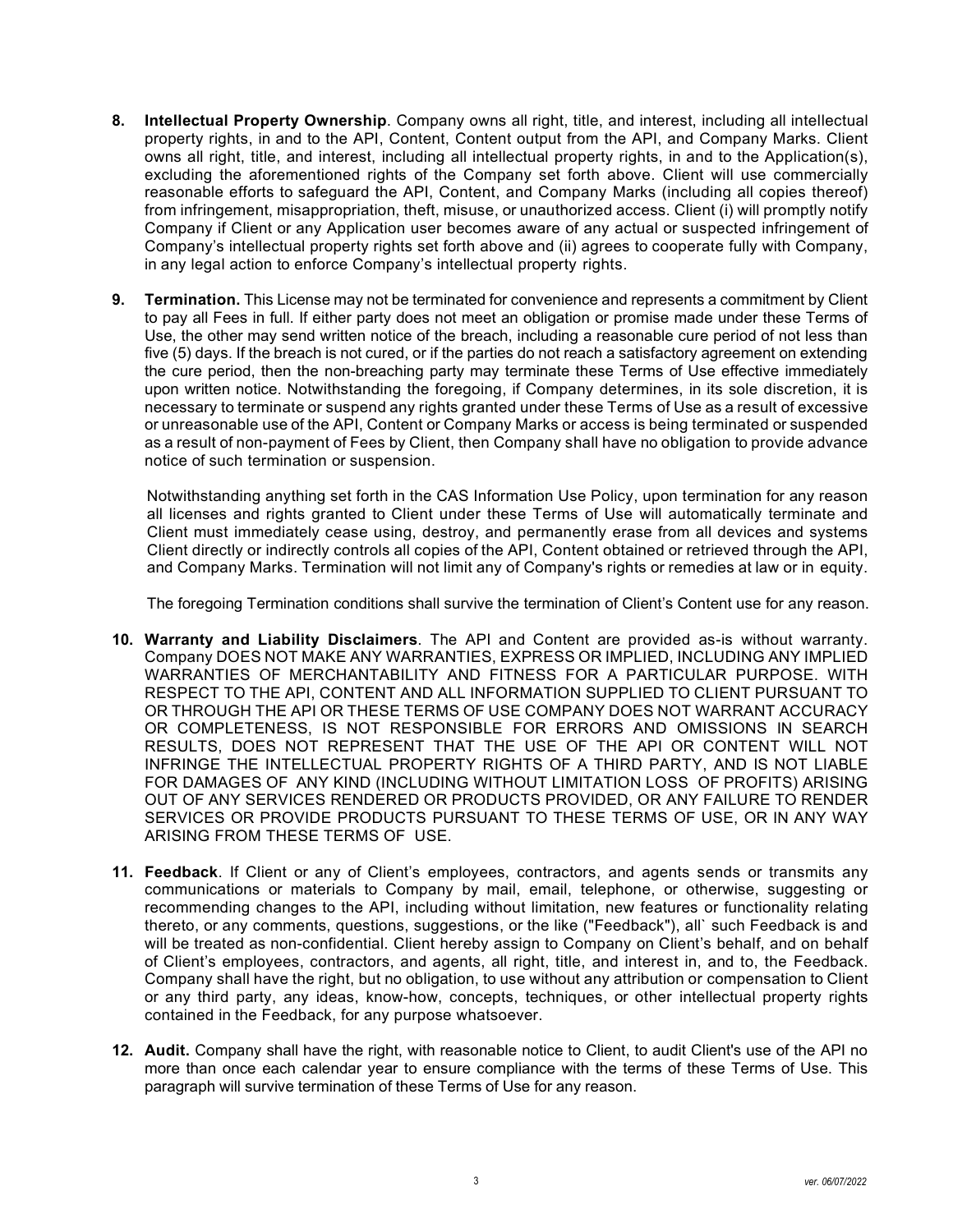**13.** Key Contact. Company requires that Client designate one individual to be a Key Contact. Client will provide Company with updated contact information immediately if a Key Contact is added or changed.

The Key Contact will serve as Company' first point of contact for any API usage issues. In the event that Company contacts the Key Contact regarding actual or potential unauthorized use of the API or unauthorized user under these API T&C, the Key Contact and Client will use their best efforts to assist Company in investigating and resolving such issues.

### **14.** General Provisions.

- a. Mergers/Acquisitions & Divestures. Any company which Client obtains a majority ownership in may not participate under these Terms of Use without the prior written consent of Company. If Client divests itself of a majority ownership in any Affiliate, such Affiliate may no longer participate under these Terms of Use. For the purposes of these Terms of Use, "Affiliate" is defined as an organization which is greater than fifty percent (50%) owned or controlled by Client.
- b. Ownership. The copyright and title to all property interests in or to the API, Content and Company Marks are in, and will remain with, Company as owner, and these Terms and Conditions does not grant Client any right of ownership. Client is prohibited from making any modifications, adaptations, enhancements, decompilations, changes or derivative works of the API, Content or Company Marks. Client's use of Company Marks shall comply with the guidelines specify by Company. All goodwill associated with the use of Company Marks will inure to the benefit of Company.
- c. Confidentiality. Client and Company both agree to keep the terms of each Order confidential as if it were each party's own confidential information.
- d. Notices. Any notice(s) given under these Terms of Use may be sent by electronic mail or by certified mail to the party's last known address.
- e. Privacy. Each party acknowledges and agrees that both parties may be required to comply with certain data protection, privacy, and/or information security laws, rules, regulations, or guidelines enforced in the jurisdictions in which Client and Client's users utilize the Content related to the collection and processing of Personal Data, including, without limitation, the European Union General Data Protection Regulation (the "Privacy Laws"). Client agrees that Company may collect, use, and otherwise process Personal Data in accordance with Company privacy policies, incorporated herein by reference, and made available at https://www.cas.org/legal/privacy. Each party agrees to employ appropriate administrative, physical and technical safeguards designed to protect the Personal Data submitted to Company. Each party shall promptly notify the other party in the event of an unauthorized use, disclosure, collection, or access of Personal Data (an "Incident"). Client acknowledges and agrees that any such notification to impacted Content users or other data subjects related to an Incident may be performed through electronic communication directed to the email address associated with Named Users or other data subjects, if known. For the purposes of these Terms of Use, "Personal Data" shall include name (including honorific), title, user ID, security questions/answers, organization name, geographic location, IP address and other HTTP header information, phone number, email address, and other information collected from Client.
- f. Information Use Policy. Except as otherwise set forth in these Terms of Use, the CAS [Information Use Policy](https://www.cas.org/sites/default/files/documents/info-use-policy.pdf) incorporated herein by reference, describe the permissible use of the Content. Such policies may be changed at the discretion of Company. In the event of any material change, Company will notify Client. In the event of a conflict between these Terms of Use and the Policy, these Terms of Use will control.